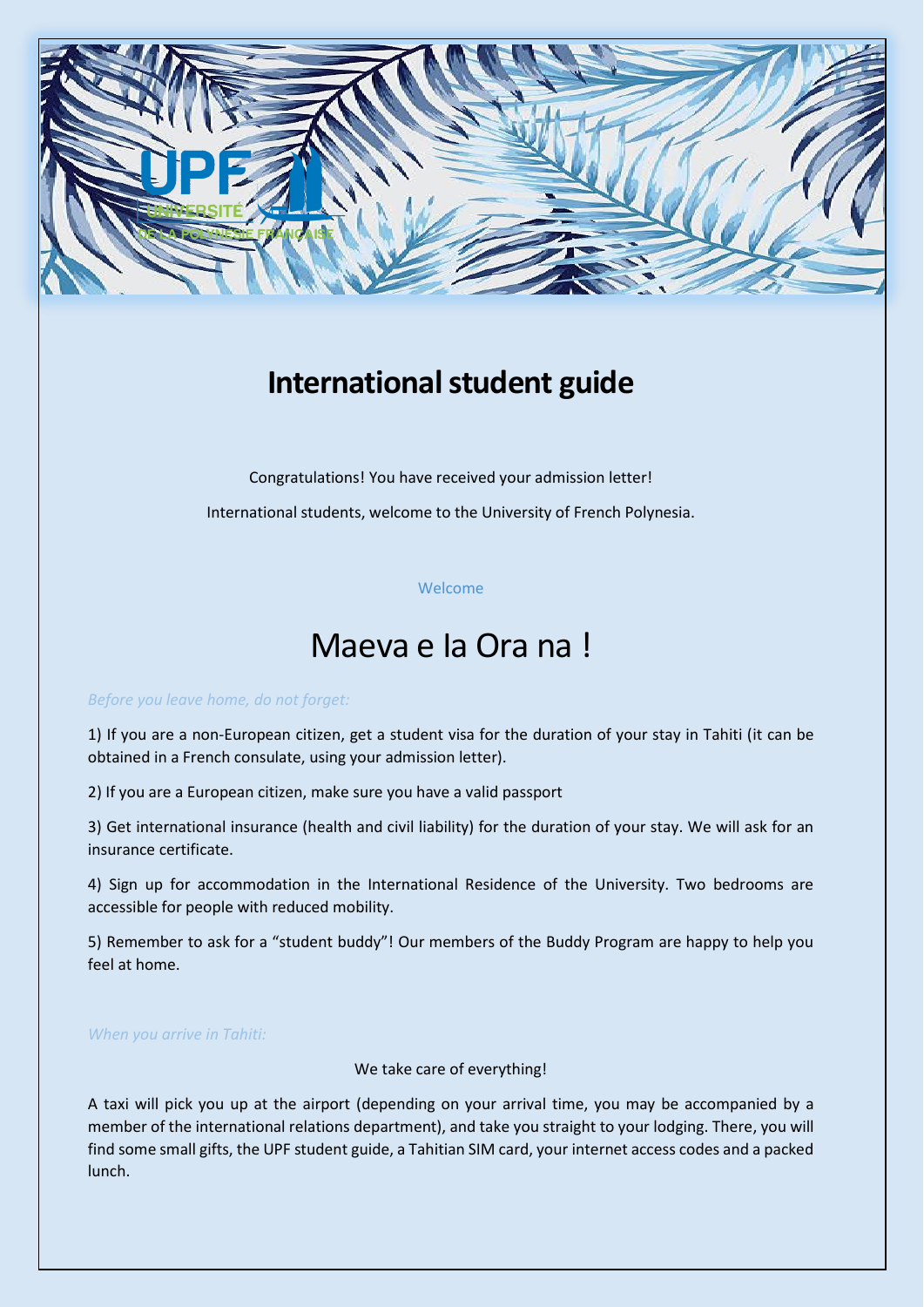

Then, you should come and meet us! Come to our office (indicated on the map), you will receive your student card and meet up with your student buddy for a visit of the campus.

You will also be invited to our welcome breakfast and all the activities we organized for you to discover Tahiti.

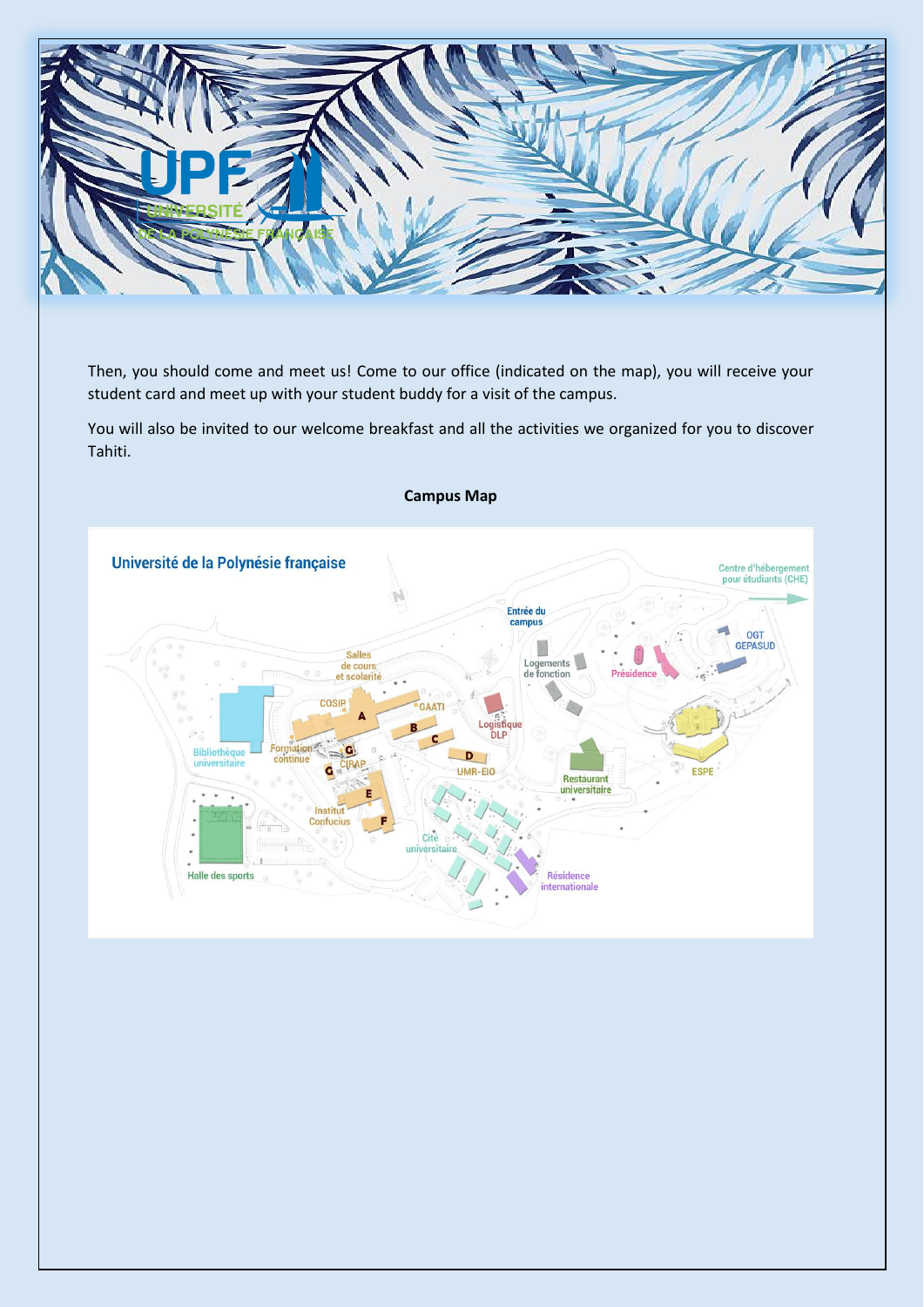

Take part in the campus life

*Sports?*

Join the ASCUP!

The Sports and Cultural Association of the University of Polynesia organizes all sorts of activities – from surfing to basic first aid training – to keep you moving !

Facebook :<https://www.facebook.com/ASCUP.PF>



#### *Protection of the environment?*

Become an "éco-délégué"

The university offers you the possibility of acting for the protection of the environment through various missions and projects.

<https://www.upf.pf/fr/actualites/deviens-eco-delegue>

Living in Tahiti

*Finances:*

For a semester-long stay, you do not necessarily need to open a bank account in Tahiti, but you have to make sure you have an international credit card (one that will work in French Polynesia).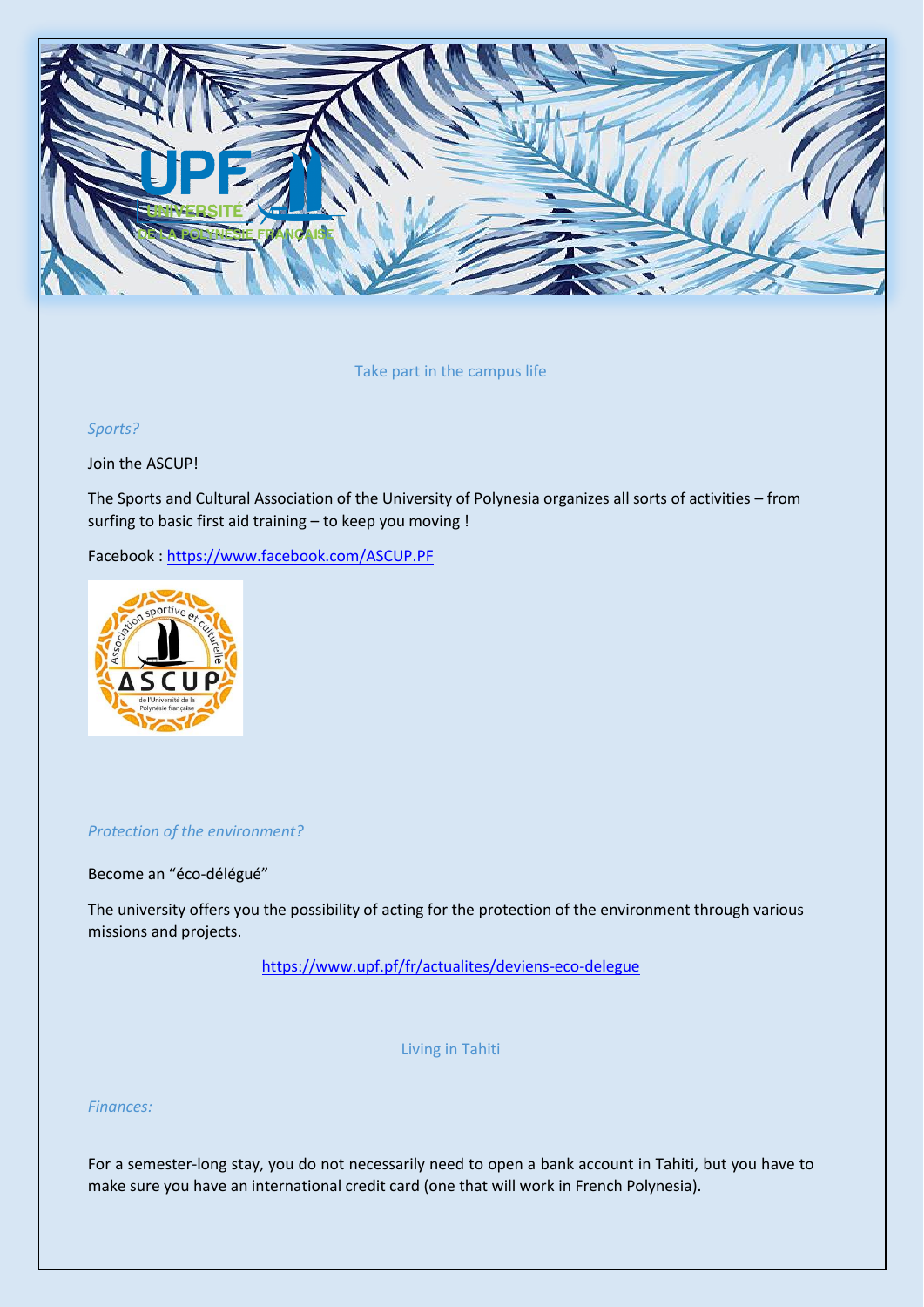

The Tahitian currency is the Franc Pacific (CFP), keep in mind that the cost of living is high.

## *Transportation:*

## Bus:

Monday to Saturday: every 15 minutes between 5:15a.m and 6:30p.m.

There is a bus stop near the entrance of the University.

<http://www.upf.pf/fr/se-deplacer>

#### Taxis:

- Ruth, taxi 2 Vans mercedes de 8 places Tel: (+689) 87 74 75 69
- Taxi Yoshi CHISAKA WIND Tel: (+689) 87 72 80 30

Email: wind@mail.pf

- Taxi Tehina Tel: (+689) 89 35 47 78
- Taxi pension de la plage Tel : (+689) 89 77 72 59

## *Food:*

#### On campus:

University canteen, open from 6:30a.m to 1:30p.m.

Campus cafeteria, open from 6:45a.m to 5p.m.

<https://web.upf.pf/fr/content/se-restaurer>

#### Off campus:

Supermarket: Carrefour Punaauia

Restaurants: A number of restaurants are available in and around the Marina Taina